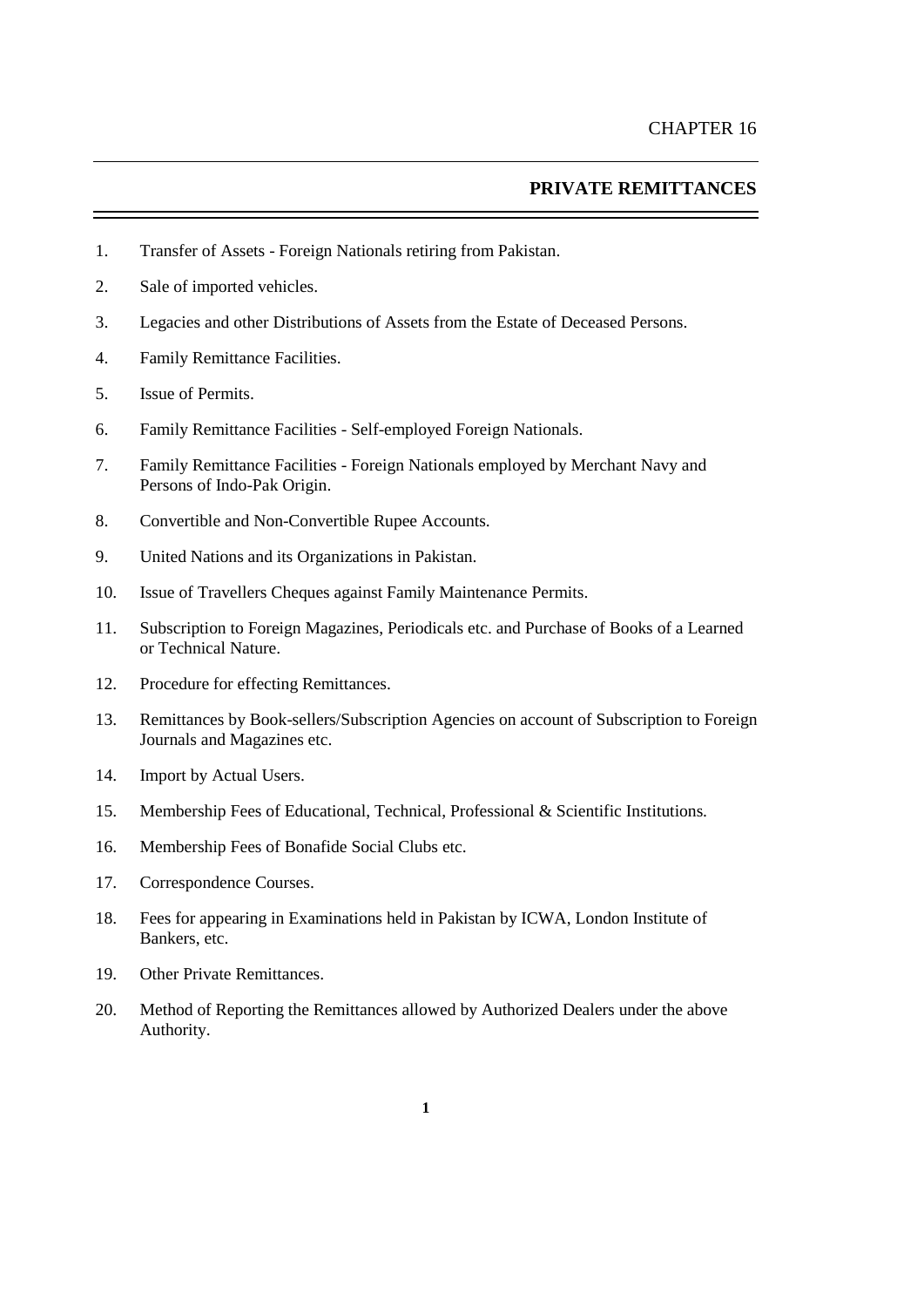# **CHAPTER 16**

### **PRIVATE REMITTANCES**

#### **1. Transfer of Assets-Foreign Nationals retiring form Pakistan.**

Requests for remittance of assets received by the Authorized Dealers from foreign nationals (other than Indian nationals), foreign born wives of Pakistan nationals, persons of Indo-Pakistan origin holding foreign passports and stateless refugees, retiring permanently from Pakistan to their country of permanent domicile or to another country should be referred to the State Bank in the prescribed form [\(Appendix V-6](../../../../shafiqur%20rehman/AppData/Local/Microsoft/Windows/Temporary%20Internet%20Files/Content.Outlook/appendix%20files/appendix%205/ap5-67.htm)2) alongwith [Form 'M'](../../../../shafiqur%20rehman/AppData/Local/Microsoft/Windows/Temporary%20Internet%20Files/Content.Outlook/appendix%20files/appendix%205/ap5-10.htm) and other supporting documents. The assets include bank balance, sale proceeds of securities and other items including real estate purchased by the applicant out of his genuine savings during his stay in Pakistan. In such cases, the application should be accompanied by the following documents:

- (i) (a) In respect of foreign nationals employed in the private sector, a certified true copy of the service contract and approval letter from the Board of Investment/work permit/ work visa, if applicable under the government's Investment Policy.
	- (b) In respect of persons employed in the public sector, a certified true copy of their contracts with the employing agency.
	- (c) In the case of self-employed persons carrying on their business or profession in Pakistan e.g. doctors, lawyers, architects, consultants etc., a certified true copy of the permission letter of the Board of Investment. Where a foreign national has been carrying on his business or profession in Pakistan prior to 3rd October, 1963, the permission letter will not be necessary. To this effect, suitable evidence will have to be produced by the applicant to the State Bank.
- (ii) A certificate from the employer showing:
	- (a) Net salary and allowances for each year.
	- (b) Provident fund and leave salary paid on retirement.
	- (c) Bonus and other gratuitous payments for each year.
	- (d) Whether cost of passage for self and family is being paid by the employer.

N.B: The above certificate should cover the period of employment not exceeding ten years counting from the date of retirement from Pakistan.

Where any of the above payments is not covered by the relative service contract, a certified copy of the resolution of the Board of Directors of the company or special sanction of the public sector agency, as the case may be, will be necessary.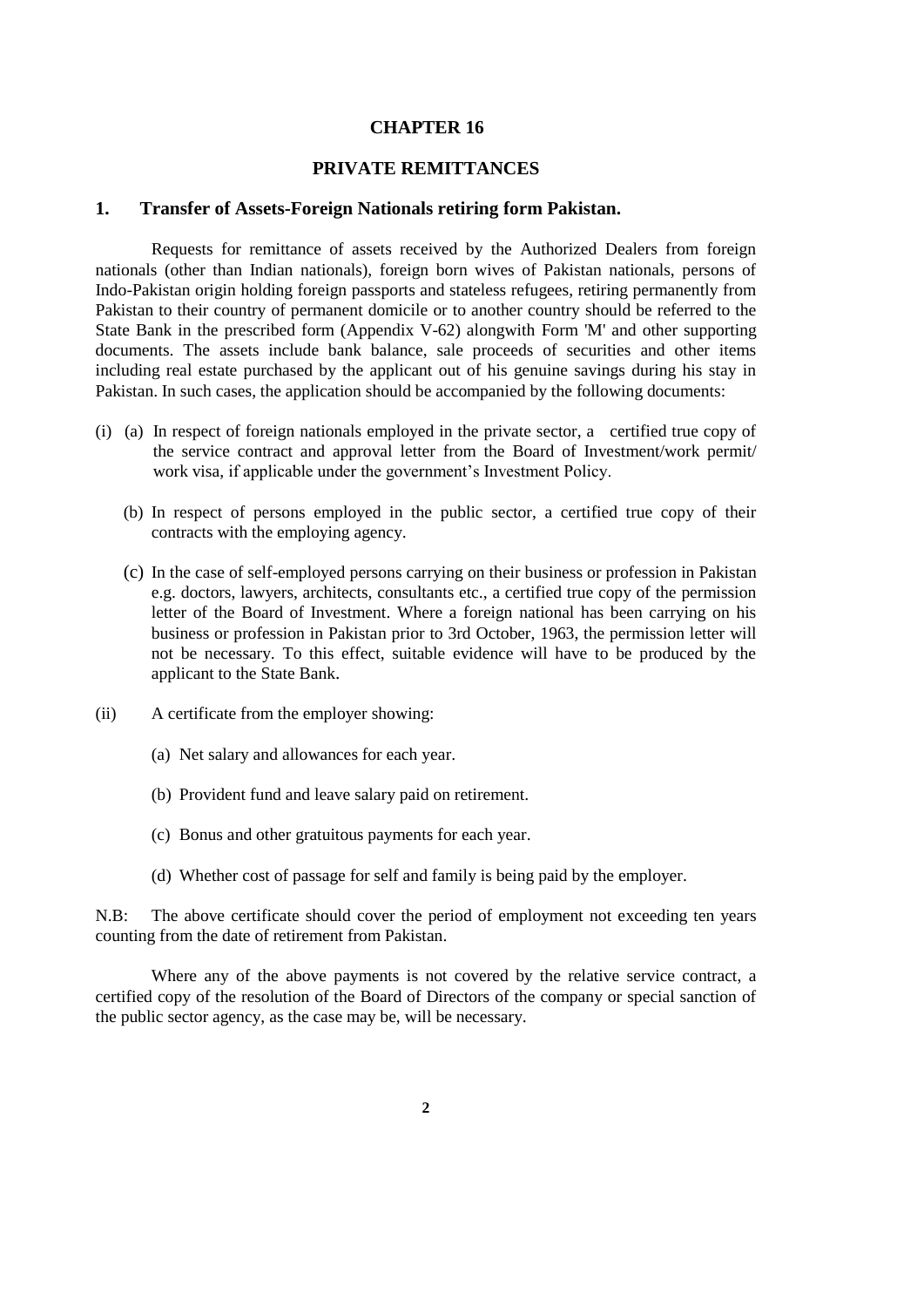In respect of self-employed foreign nationals, instead of employer's certificate, certified true copies of their final income-tax assessment orders for the preceding two years will be required.

(iii) A statement of bank account for the preceding two years prior to the date of the application.

(iv) Bank certificate showing separately the total amount of remittances made on account of (a) family maintenance (b) leave salary and (c) other miscellaneous purposes for the preceding two years.

(v) Statement of sale proceeds realized in respect of locally purchased articles.

(vi) A Statement of sale proceeds of articles imported by the applicant from abroad.

(vii) Authorized Dealer's certificate showing the amount invested and the amount realized from the sale of investments, where the applicant had made investment in N.I.T. Units or other Government Securities for availing of income tax relief.

#### **2. Sale of imported vehicles.**

Foreign Diplomatic Missions, Diplomatic Officers, privileged persons/organizations, foreign nationals/contractors/firms etc., doing business or employed in Pakistan, can sell or otherwise dispose of in Pakistan their vehicles, which have been imported into Pakistan for official or personal use, only in accordance with the rules governing such imports. Remittance of sale proceeds will be considered by the State Bank under the prescribed rules.

#### **3. Legacies and other Distributions of Assets from the Estate of Deceased Persons.**

Applications covering remittance of legacies and other distributions from estates of deceased persons due to beneficiaries resident outside Pakistan should be referred to the State Bank for consideration. Such applications should be made by letter, which should be accompanied by the following documents and information:

- (i) Name, nationality and place of residence of the deceased at the time of his death. If the deceased person was resident of Pakistan, the period of such residence should be stated.
- (ii) A copy of the relative clauses in the Will after Probate has been granted or if the deceased died intestate, in the Letters of Administration, in both cases authenticated by a Notary Public, any Court, Judge or Magistrate in Pakistan or in the country of residence of the deceased if he died abroad.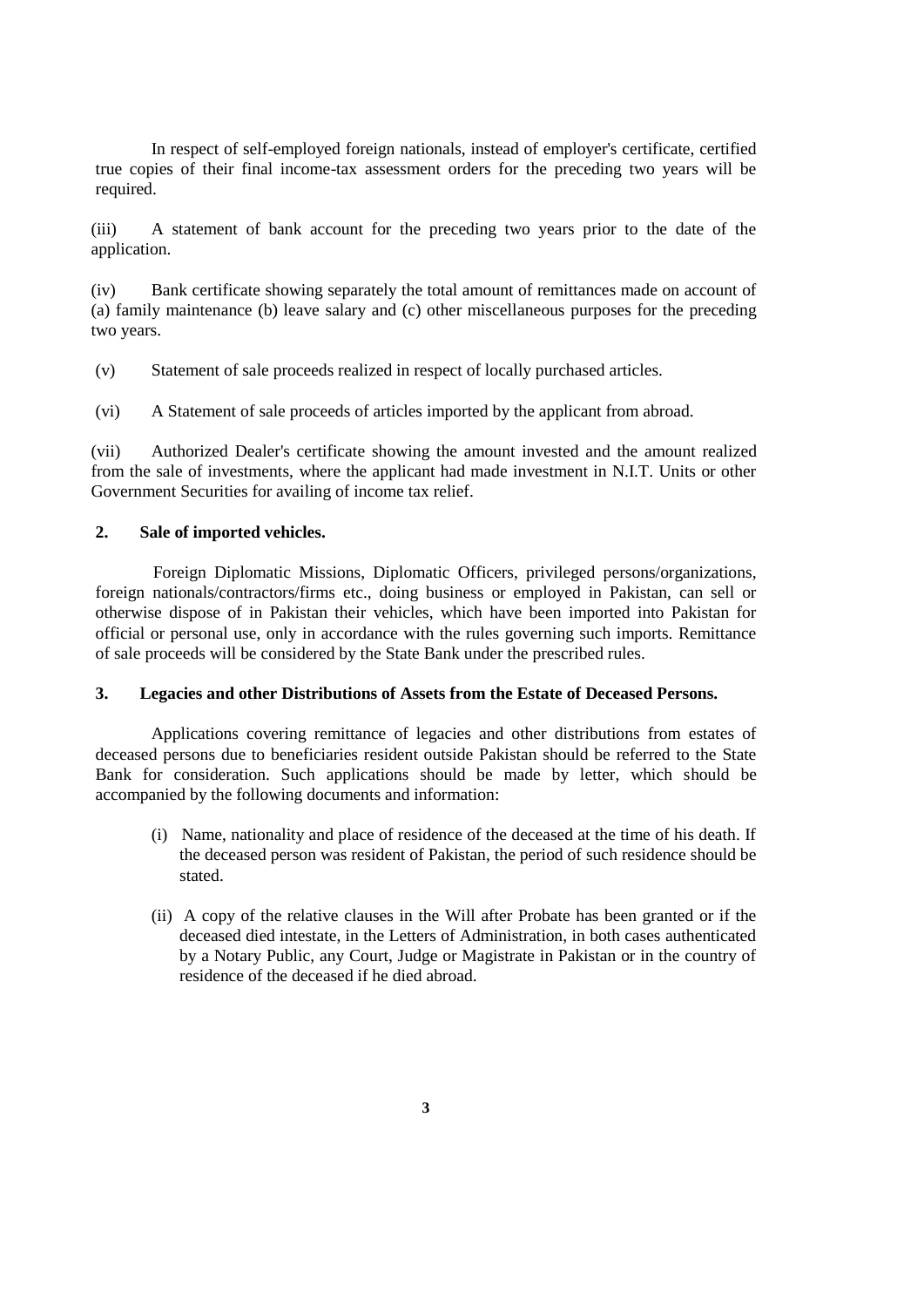(iii) A full statement of the assets in Pakistan of the deceased together with a copy of the bank account for the preceding two years.

Any amounts which are not allowed to be remitted to the non-resident beneficiaries will be permitted by the State Bank to be credited to a blocked account in the name of the executor or administrator with a bank in Pakistan. If any security, shares and real estate which have been specifically bequeathed to persons resident outside Pakistan are to be transferred to such beneficiaries, the applications should also contain full particulars of such securities, shares and real estate.

### **4. Family Remittance Facilities.**

Foreign nationals, who are resident in and have income in Pakistan, are permitted to make remittances to the country of their domicile out of their current savings, to cover their commitments for family maintenance, insurance premia, educational expenses of their children, legal charges, mortgage payments, loan, interest etc. Such remittances can be made to the extent of the difference between the net income of the applicant and his estimated expenses in Pakistan, as declared by him in the prescribed application form. This facility is, however, not available to Indian and Afghan nationals and foreign-born wives of Pakistan nationals.

### **5. Issue of Permits.**

(i) Permits for monthly remittances may be issued by the Authorized Dealers, without the prior approval of the State Bank, to foreign nationals other than those who are:

- a) Self-employed, or
- b) employed in Merchant Navy, or
- c) of Indo-Pak origin.

Permits will be issued on receipt of declaration from foreign nationals in the prescribed form [\(Appendix V-6](../../../../shafiqur%20rehman/AppData/Local/Microsoft/Windows/Temporary%20Internet%20Files/Content.Outlook/appendix%20files/appendix%205/ap5-68.htm)3) in duplicate and subject to fulfillment of the following conditions:

- aa) The applicant holds a work permit/visa or is employed in a hospital or educational/ charitable institution.
- bb) In case the applicant is employed with Government or Semi Government institution, a letter from the Department concerned is produced.
- cc) The pay cheque of the applicant is received directly by the Authorized Dealer from the employer for credit to his individual account.

(ii) Permits to eligible applicants will be issued by the Authorized Dealers on a yearly basis. These permits will be non-cumulative. It will, however, be in order for the Authorized Dealers to effect remittance of accumulated amounts upto a maximum of two months. Remittance of accumulations in excess of two months will require prior approval of the State Bank. The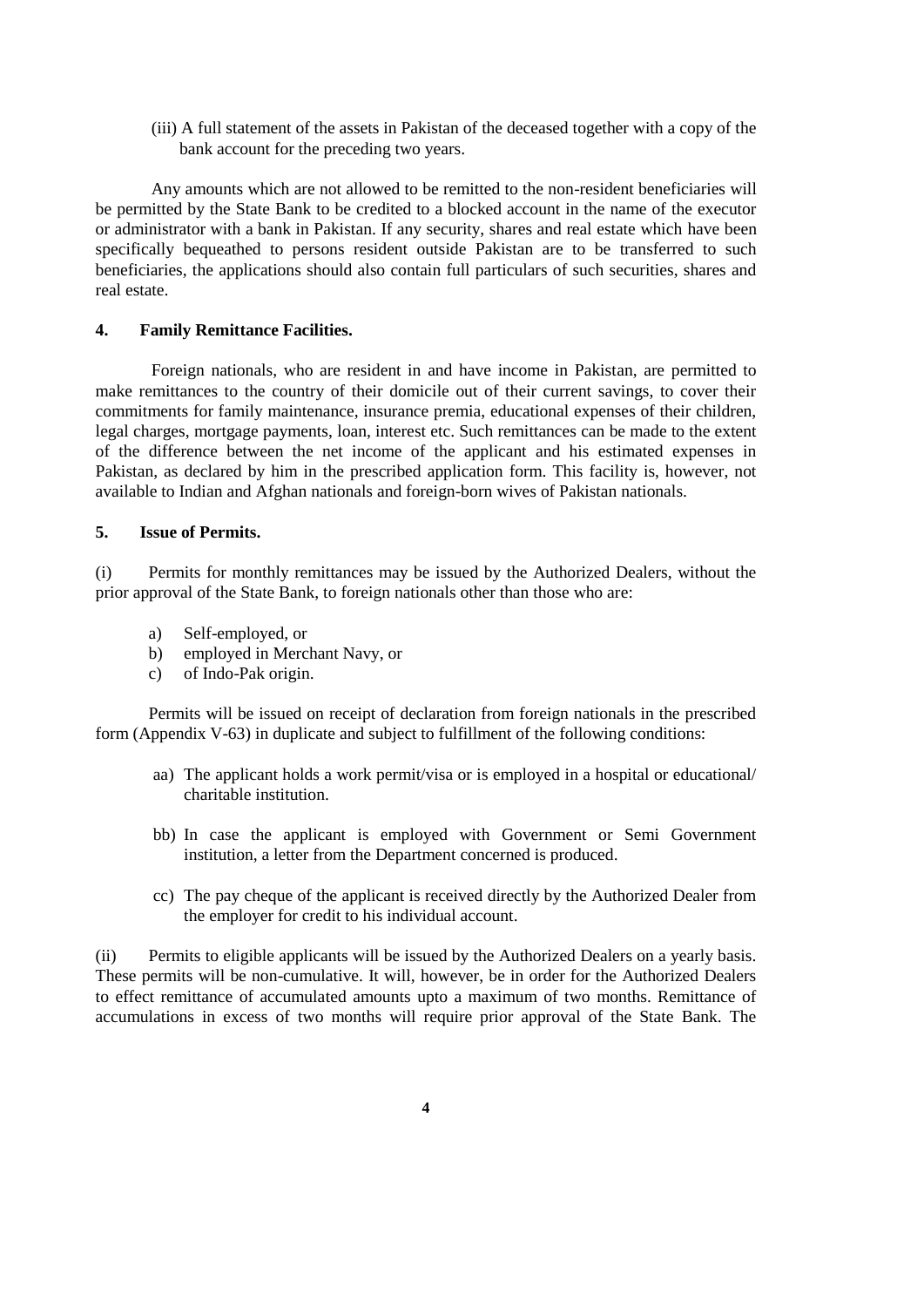amount remitted each month should be endorsed on the application and after the last remittance is made, the same should be surrendered to the SBP-Banking Services Corporation.

(iii) For renewal, a fresh declaration in duplicate should be obtained by the Authorized Dealers.

(iv) Salary on which remittance entitlement is calculated would exclude monetary value of various facilities such as free house, transport, servants, boarding etc., as also cash payments towards conveyance, entertainment, house rent etc. The term net income signifies gross income of the applicant less all compulsory deductions such as income tax, provident fund and pension fund, house rent and other deductions which are of a fixed nature. Bonus or commission receivable by foreign nationals cannot be added for calculating monthly entitlement in anticipation of the grant of bonus or commission. The computation will be made only after the net amount of bonus or commission has actually been paid by the employer and will be spread over the subsequent twelve months.

(v) Authorized Dealers will keep proper record of these remittances, as this information is needed by the State Bank, when foreign nationals apply for remittance of their savings, on their retirement from Pakistan.

(vi) The original copies of all declaration forms [\(Appendix V-6](../../../../shafiqur%20rehman/AppData/Local/Microsoft/Windows/Temporary%20Internet%20Files/Content.Outlook/appendix%20files/appendix%205/ap5-68.htm)3) will be sent to the SBP-Banking Services Corporation after effecting the last remittance. Authorized Dealers must, however, ensure that all expired permits are invariably sent to the SBP-Banking Services Corporation promptly.

### **6. Family Remittance Facilities-Self-employed Foreign Nationals.**

In the case of self-employed foreign nationals e.g., doctors, lawyers, architects, consultants etc., remittance permit will be issued by the SBP-Banking Services Corporation. Authorized Dealers should submit applications of such foreign nationals in the prescribed form [\(Appendix V-6](../../../../shafiqur%20rehman/AppData/Local/Microsoft/Windows/Temporary%20Internet%20Files/Content.Outlook/appendix%20files/appendix%205/ap5-68.htm)3), together with a statement of income for the preceding one year and the latest income-tax assessment order. Foreign nationals, who have been carrying on their business or under-taking independent profession in Pakistan on or after 3rd October, 1963 will be required to produce permission from the Board of Investment. Permission letter will not be necessary in those cases where the foreign nationals have been carrying on their business or profession in Pakistan prior to 3rd October, 1963. In such cases, however, they will have to produce to the SBP-Banking Services Corporation suitable documentary evidence to this effect.

# **7. Family Remittance Facilities-Foreign Nationals employed by Merchant Navy and Persons of Indo-Pak Origin.**

Applications for issue of monthly remittance permits from foreign nationals employed by Pakistan Merchant Navy and from persons of Indo-Pakistan origin holding foreign passports should be forwarded to the SBP-Banking Services Corporation duly supported by necessary documents.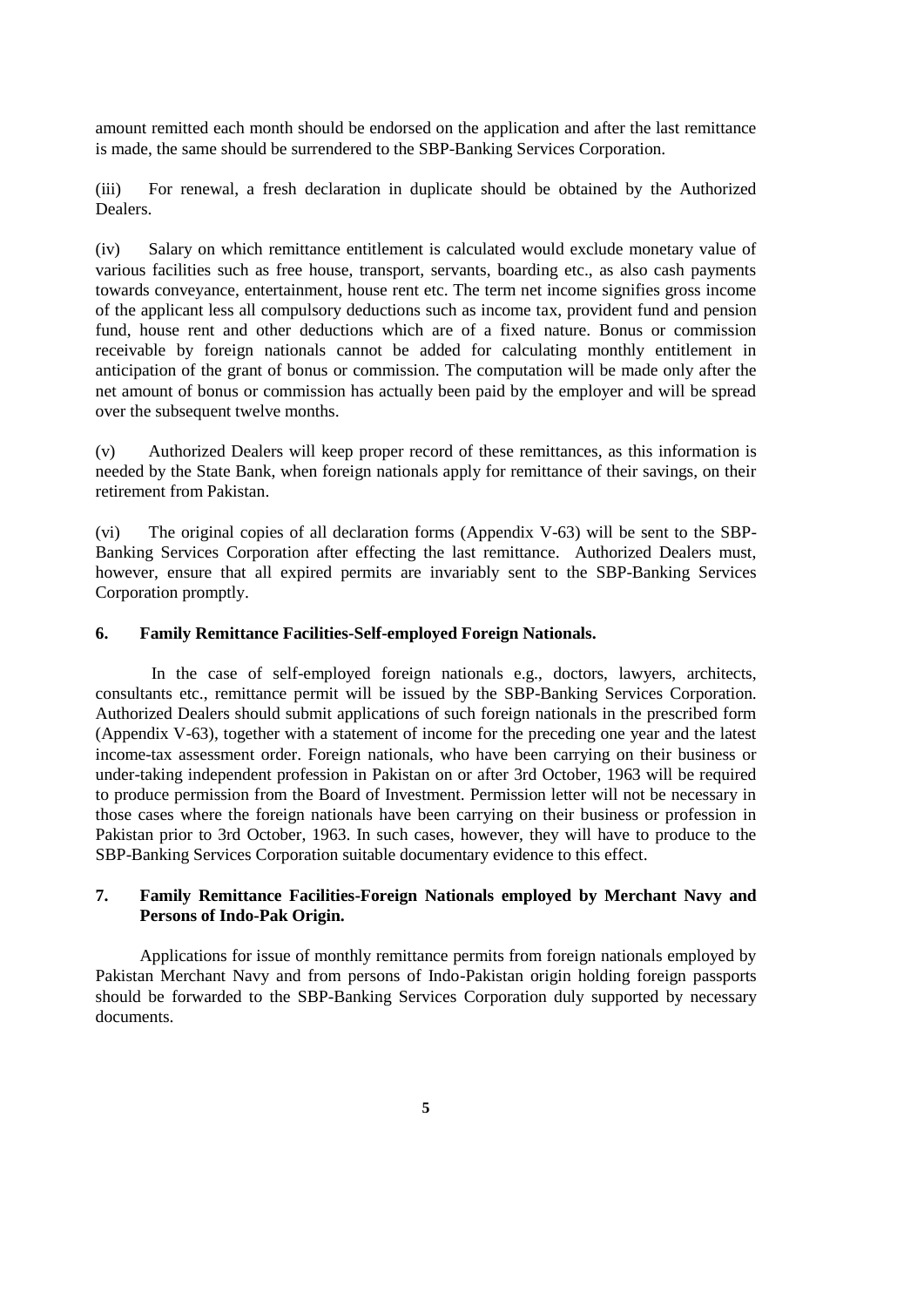### **8. Convertible and Non-Convertible Rupee Accounts.**

Under the rules, all Diplomatic Missions accredited to Pakistan, their Diplomatic Officers and home-based members of the Mission's staff in Pakistan, as also all international organizations in Pakistan and their expatriate employees, are allowed to maintain two separate Rupee accounts with banks in Pakistan viz. (i) convertible Rupee account and (ii) nonconvertible Rupee account. Operations on these accounts are subject to the following rules:

- (i) The convertible Rupee account can be credited with the following:
	- (a) Foreign exchange received from abroad through normal banking channel.
	- (b) Foreign exchange encashed in Pakistan with any Authorized Dealer.
	- (c) Transfer from any other convertible Rupee account.

Other credits to the convertible Rupee accounts would require the prior permission of the State Bank.

The convertible Rupee account can be debited with the following without the permission of the State Bank:-

- aa) Payments in foreign exchange abroad.
- bb) Credit to any other convertible Rupee account.
- cc) Transfer to a non-convertible Rupee account.
- dd) Local disbursements.
- ee) Issuance of foreign currency travellers cheques and foreign currency notes.
- (ii) The non-convertible Rupee account can be credited with the following:
	- a) Transfer of funds from convertible Rupee account.
	- b) Remittances received from abroad through banking channel.
	- c) Other receipts from authorized sources.

Remittance from a non-convertible Rupee account or transfers therefrom to a convertible Rupee account is not permissible. This account can, however, be debited freely without State Bank's permission for making local payments.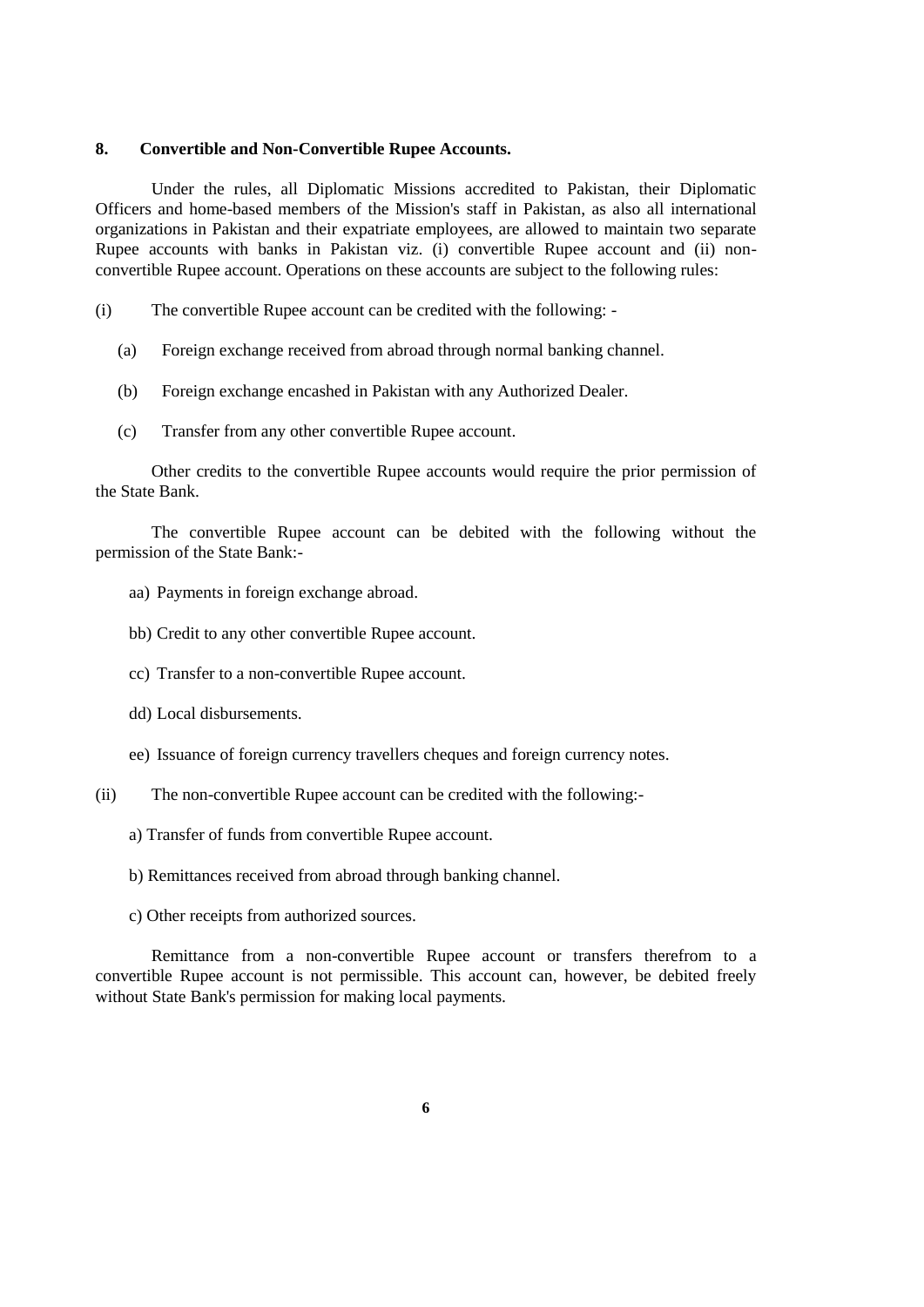All payments to officials of Foreign Missions and International Organizations are to be made from the convertible Rupee accounts of the Foreign Missions/International Organizations by credit to the convertible Rupee accounts of the said officials maintained with banks. The officials are free to transfer such amounts from their convertible Rupee account to their nonconvertible Rupee account as they may consider necessary for meeting their local expenses from time to time.

### **9. United Nations and its Organizations in Pakistan.**

Operations on accounts of United Nations and its Organizations in Pakistan are governed by the instructions contained in [para 2 of Chapter 8](../../../../shafiqur%20rehman/AppData/Local/Microsoft/Windows/Temporary%20Internet%20Files/Content.Outlook/THVP5GQP/chapter8.htm#Bullet 2). The expatriate employees of the United Nations and its Organizations in Pakistan are also governed by the instructions contained in the preceding [paragraph 8.](../../../../shafiqur%20rehman/AppData/Local/Microsoft/Windows/Temporary%20Internet%20Files/Content.Outlook/THVP5GQP/chapter16.htm#Bullet 8) However, in their case it will be in order for Authorized Dealers to allow transfer of funds to their convertible Rupee account from the official Rupee accounts of the United Nations Organizations.

### **10. Issue of Travellers Cheques against Family Maintenance Permits.**

Authorized Dealers may issue travellers cheques to a foreign national, holding family maintenance permit or to the members of his family by deduction from his remittance entitlement for that particular month, on production of tickets evidencing the date of their departure from Pakistan within two weeks from the date of issue of travellers cheques.

### **11. Subscription to Foreign Magazines, Periodicals etc. and Purchase of Books of a Learned or Technical Nature.**

Authorized Dealers may allow remittances, without prior approval of the State Bank, for subscription to foreign magazines, periodicals, newspapers etc., and for purchase of books of learned and technical nature as per ceiling prescribed in the Import Policy.

## **12. Procedure for effecting Remittances.**

While effecting remittances Authorized Dealers shall ensure the following:-

- (i) [Form 'M'](../../../../shafiqur%20rehman/AppData/Local/Microsoft/Windows/Temporary%20Internet%20Files/Content.Outlook/appendix%20files/appendix%205/ap5-10.htm) has been duly signed by the applicant.
- (ii) Remittances are effected only on behalf of their own clients for not more than one copy each of the magazines, periodicals, books etc.
- (iii) The invoices, demand notes etc., received from foreign publishers or book-sellers and distributors are addressed to the clients on whose behalf remittance is being made.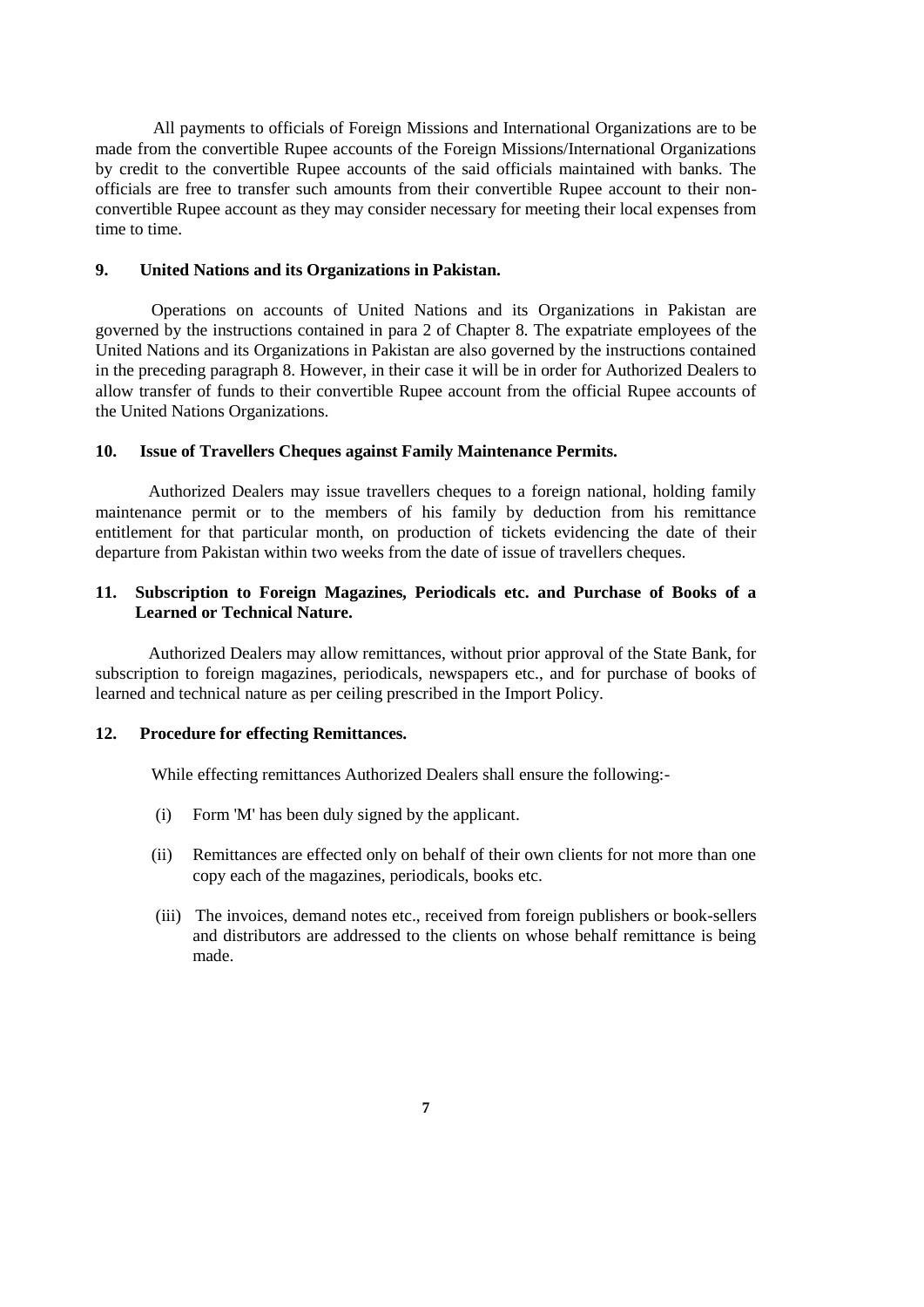- (iv) Remittances are made in favour of renowned booksellers, publishers and distributors on account of subscription to well-known foreign magazines, periodicals etc., and books of a learned and technical nature (i.e. non-fiction) only.
- (v) Remittances are not made for those magazines, books, journals, etc., whose import is prohibited.
- (vi) A declaration by the applicant showing the amount already remitted during the current fiscal year is submitted and remittance is allowed within his entitlement.

# **13. Remittances by Book-sellers/Subscription Agencies on account of Subscription to Foreign Journals and Magazines etc.**

Authorized Dealers may allow remittances by book-sellers/subscription agencies on account of subscriptions collected by them from their individual customers for subscription to foreign newspapers/journals/magazines and import of books of technical and learned nature. In such cases remittances will be allowed by them on the strength of consolidated invoices issued by foreign publishers or book-sellers and distributors, subject to the following procedure:

- (i) The book-sellers/subscription agencies in Pakistan should accept payment from their customers only through cheques marked 'Account Payee Only' and deposit the same in a separate account, which they will open with their bankers exclusively for this purpose. Remittances in respect of foreign books and magazines will be made by the Authorized Dealers by debit to this account only.
- (ii) Authorized Dealers should make remittances direct to the internationally known publishers and book-sellers only. As an exception, however, remittances may also be made to the subscription agents as specified in [Appendix V-](../../../../shafiqur%20rehman/AppData/Local/Microsoft/Windows/Temporary%20Internet%20Files/Content.Outlook/appendix%20files/appendix%205/ap5-69.htm)64.
- (iii) The book-sellers/subscription agencies concerned must be a member of the Pakistan Publishers and Book-sellers Association. The book-sellers/subscription agencies should produce a letter from the Secretary of the Association certifying their membership. This certificate will be kept on record by the Authorized Dealers for inspection by the State Bank.
- (iv) Book-sellers/subscription agencies should ensure that parcels/invoices are addressed by the foreign publishers, book-sellers etc., direct to the individual subscribers in Pakistan. In cases where remittances are made on the strength of consolidated invoices, it should be ensured that such invoices are accompanied by statements duly authenticated by the foreign publishers showing the names, addresses etc., of the individual subscribers. However, in cases where the book-sellers/subscription agencies are unable to support the consolidated invoices with the detailed statements at the time of making remittances, the Authorized Dealers may make the remittance, on the basis of an undertaking from the applicant that authenticated copy of the statement will be produced to them within a period of two months from the date of remittance. It will also be the obligation of the concerned Authorized Dealer to ensure that the above statements are filed by respective book-sellers/subscription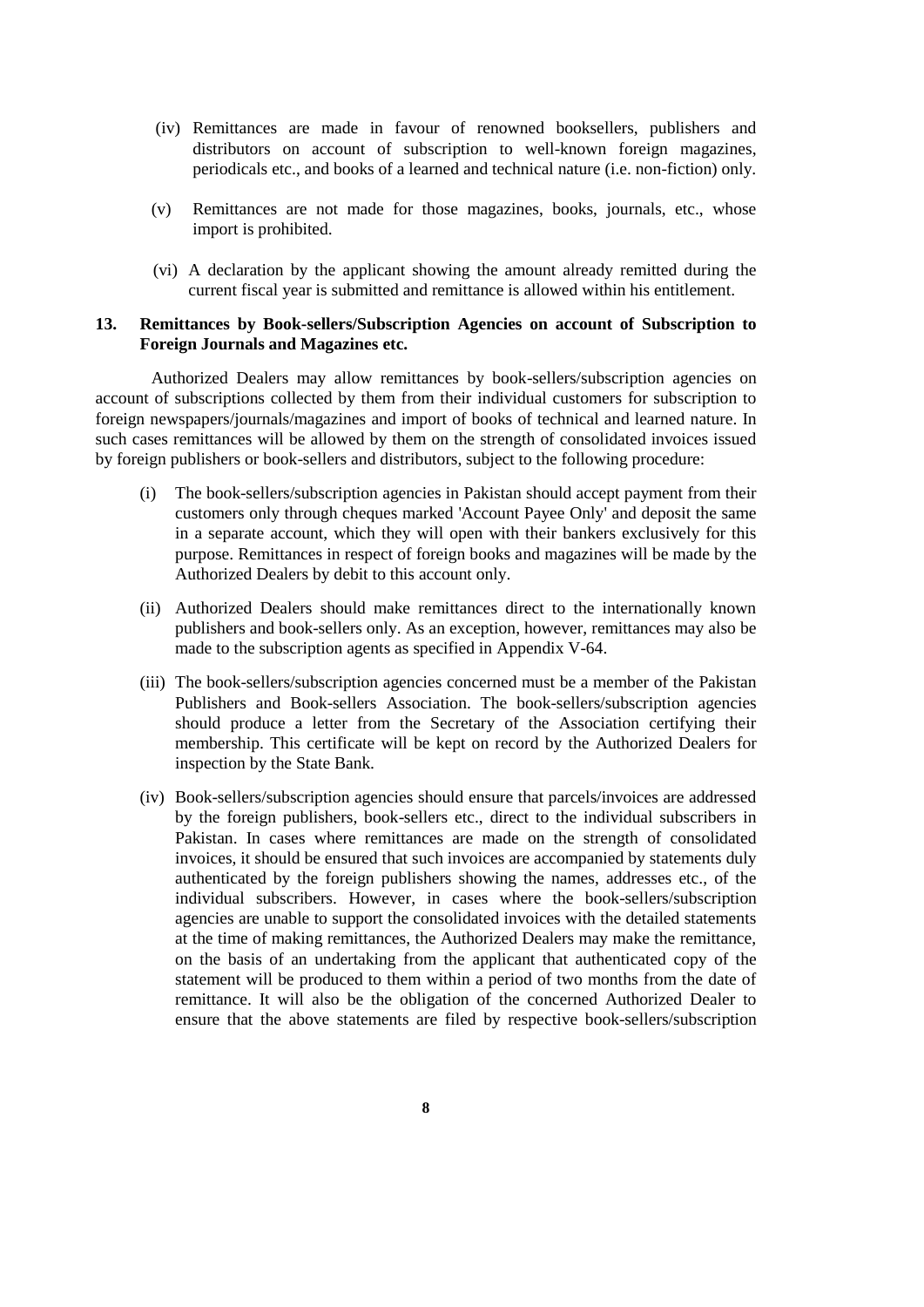agencies with them within the stipulated period. The said statement should be linked with the relative papers and produced to State Bank's Inspecting Team on demand.

### **14. Import by Actual Users.**

<sup>1</sup>Authorized Dealers may approve applications on Form 'M' in connection with import of any importable item or items by actual users on production of the following documents:-

- (i) Proforma invoice/debit note in original.
- (ii) Declaration of the applicant showing the amounts remitted by him during the current fiscal year including the amount of the present application.
- (iii) Declaration that the item/items so imported are for his personal use only.

### **15. Membership Fees of Educational, Technical, Professional & Scientific Institutions.**

Authorized Dealers may approve applications on [Form 'M'](../../../../shafiqur%20rehman/AppData/Local/Microsoft/Windows/Temporary%20Internet%20Files/Content.Outlook/appendix%20files/appendix%205/ap5-10.htm) covering subscriptions or membership fees at actuals to bonafide scientific, technical, professional and educational institutions abroad. <sup>2</sup>The above facility will also be available to institutions/professional bodies in Pakistan with international affiliations. Authorized Dealers may allow remittances on account of membership/affiliation fees payable by a local business/professional entity to the principals abroad. The applications should contain the following particulars:

- (i) Name and address of the institution.
- (ii) Amount of subscription payable.
- (iii) Period for which subscription is valid.

Remittances should be made directly in the name of the scientific, technical, professional and educational institutions/principals abroad.

# **16. Membership Fees of Bonafide Social Clubs etc.**

No foreign exchange will be made available for this purpose.

### **17. Correspondence Courses.**

 $\overline{a}$ 

Authorized Dealers may approve remittances for payment of fee for correspondence courses in actuarial science and for those other courses which prepare students for examinations

<sup>&</sup>lt;sup>1</sup> F.E. Circular No. 15 dated August 15, 2003.

 $2$  F.E. Circular No. 09 dated July 14, 2006.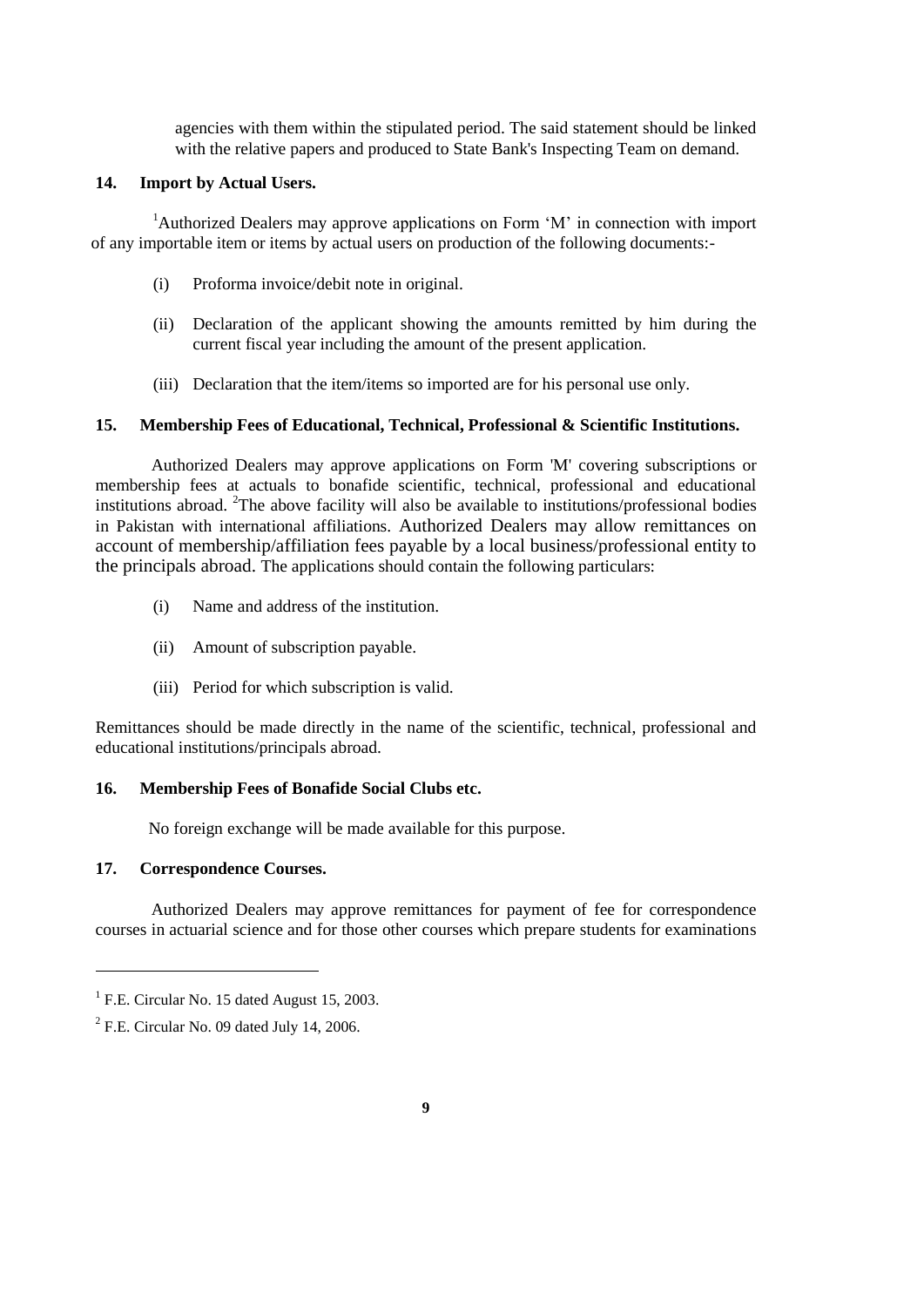conducted in Pakistan by professional institutions of repute abroad like ICWA etc. Applications for the purpose should be made on [Form 'M'](../../../../shafiqur%20rehman/AppData/Local/Microsoft/Windows/Temporary%20Internet%20Files/Content.Outlook/appendix%20files/appendix%205/ap5-10.htm) duly supported by a declaration in the prescribed form [\(Appendix V-6](../../../../shafiqur%20rehman/AppData/Local/Microsoft/Windows/Temporary%20Internet%20Files/Content.Outlook/appendix%20files/appendix%205/ap5-70.htm)5) and the demand note received from abroad.

### **18. Fees for appearing in Examinations held in Pakistan by ICWA, London Institute of Bankers, etc.**

Authorized Dealers may allow remittances on account of fees to be paid by students to foreign professional/educational institutions for appearing in the examinations conducted by such institutions in Pakistan. The above facility also covers fees for all examinations held in Pakistan for entry into universities, institutions and courses of studies abroad for which exchange is otherwise allowed by the State Bank. Remittances for the purpose may be effected by the Authorized Dealers subject to scrutiny of the following documents:

(i[\) Form 'M'](../../../../shafiqur%20rehman/AppData/Local/Microsoft/Windows/Temporary%20Internet%20Files/Content.Outlook/appendix%20files/appendix%205/ap5-10.htm) signed by the applicant.

(ii) Demand Note/Examination Fee notice etc., in original.

The remittances are to be effected in the names of the foreign institutions abroad.

# **19. Other Private Remittances.**

Applications for remittances by private individuals for purposes other than those mentioned above should be made to the SBP-Banking Services Corporation on [Form 'M'.](../../../../shafiqur%20rehman/AppData/Local/Microsoft/Windows/Temporary%20Internet%20Files/Content.Outlook/appendix%20files/appendix%205/ap5-10.htm) Details of the purpose of the remittance should be stated in full on Form 'M' and appropriate documentary evidence in support of the application attached thereto. Authorized Dealers should advise all applicants that it is in their interest to state clearly the purpose of the remittances, as a decision on the application can be taken by the SBP-Banking Services Corporation only after considering full facts of each case. Authorized Dealers must satisfy themselves regarding the bonafides of each case through their personal knowledge of the applicant, if any, or evidence which the applicant may be able to produce. After thus satisfying themselves, the Authorized Dealers should certify the application and forward it to the SBP-Banking Services Corporation for consideration. In each case the nationality of the applicant should be stated and if the applicant is not a resident of Pakistan, the name of the country of which he is a resident shall be mentioned. If the applicant is a foreign national, the period of his residence in Pakistan and his future intention in this regard should be clearly spelled out. Particulars of any permit obtained by him for making monthly remittances to his country of domicile should also be indicated.

## <span id="page-9-0"></span>**20. Method of Reporting the Remittances allowed by Authorized Dealers under the above Authority.**

While reporting to the SBP-Banking Services Corporation remittances allowed by them under the general authority delegated to them in this chapter in their monthly exchange returns, the Authorized Dealers will bunch [Forms 'M'](../../../../shafiqur%20rehman/AppData/Local/Microsoft/Windows/Temporary%20Internet%20Files/appendix%20files/appendix%205/ap5-10.htm) under each category separately alongwith the prescribed supporting documents in each case on the basis of which the remittances in question have been effected.